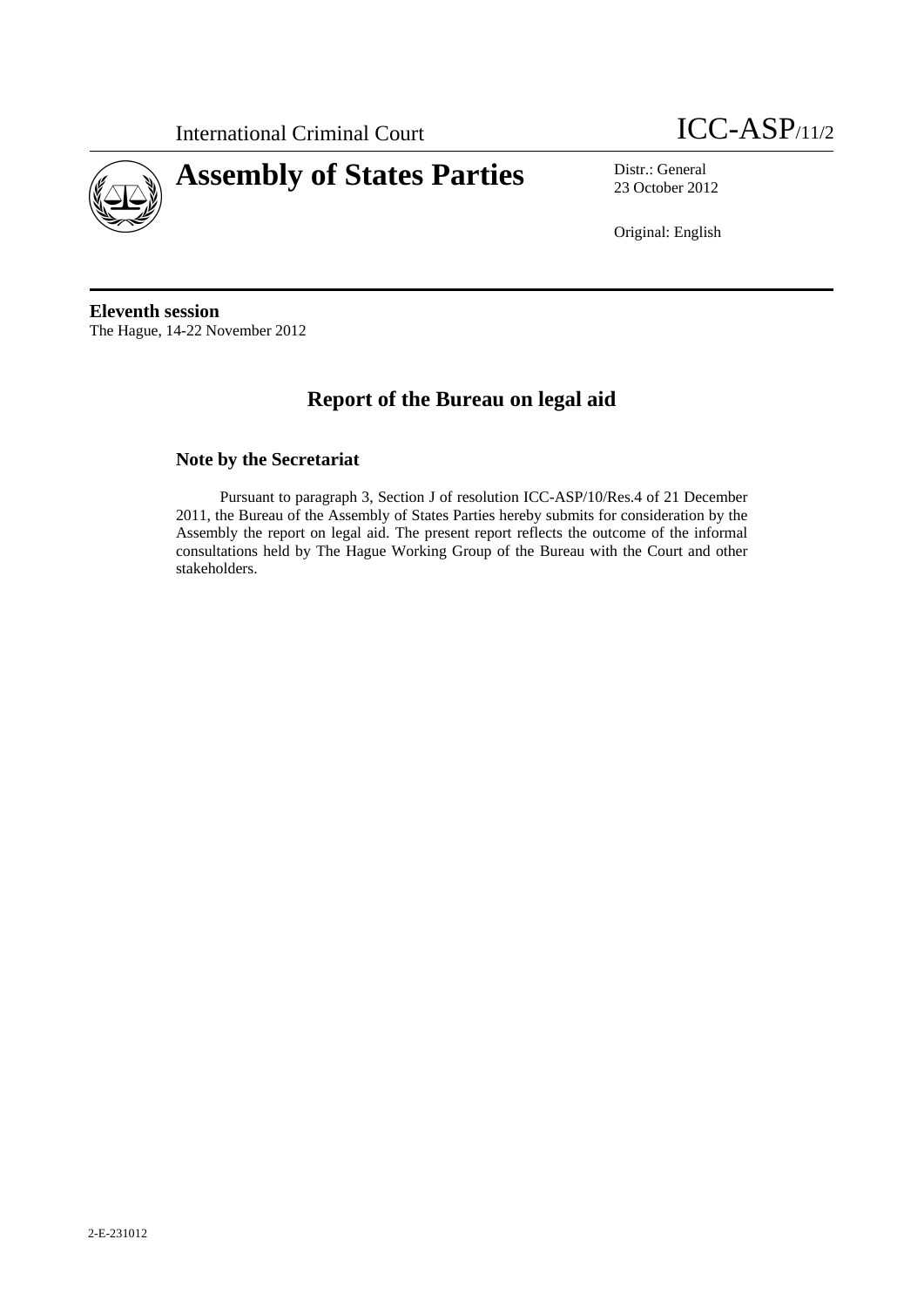## **I. Introduction**

1. The Assembly of States Parties (ASP), at its tenth session, requested the Court and the Bureau to continue reviewing the legal aid system, including its application, and to report the findings to the Assembly at its eleventh session<sup>1</sup>.

2. The Assembly also requested the Registrar to finalize ongoing consultations and to present a proposal for a review of the legal aid system to the Bureau before 15 February 2012. The Registrar presented the requested report in due time (the proposal paper).

3. The Assembly further mandated Bureau to decide on the implementation of the revised legal aid system before 1 March 2012 with a view to implement it as of 1 April 2012. At the Bureau meeting of 17 January 2012, the issue of legal aid was assigned to The Hague Working Group and Mr Irvin Høyland (Norway) was appointed Coordinator for legal aid on 3 February 2012. Following a series of informal consultations, a report on legal aid was adopted by The Hague Working Group on 21 March 2012, together with a draft decision for the consideration of the Bureau. The Bureau adopted the report at its ninth meeting, on 23 March 2012, and conveyed the decision to the Court, so that the Court could proceed to implement it as of 1 April 2012. The decision requested the Court to continue the elaboration of the legal aid system including on three specific aspects, namely: remuneration in the case of several mandates; legal aid travel policy; remuneration during phases of reduced activity. In addition, the Bureau requested the Court "to present proposals for an enhanced role of the Office of Public Counsel for Victims (OPCV)". Moreover, the Bureau referred to "a comprehensive review of the legal aid system and victims' participation".

4. On 15 May 2012, The Hague Working Group recommended to the Bureau the appointment of Ambassador Leon Marc (Slovenia) as the focal point for legal aid within the Budget facilitation. At its twelfth meeting on 29 May 2012, the Bureau took note of this appointment.

### **II. Consultation process**

5. The Hague Working Group ("working group") held four informal consultations on this topic, respectively on 5 July, 29 August, 28 September 2012 and 5 October 2012.

6. The focal point also held informal meetings bilaterally (or in correspondence) with the following stakeholders: Registrar and staff in the Counsel Support Section; members of the Chambers; the Heads of Office for Public Counsel for Victims (OPCV) and the Office for Public Counsel for Defence (OPCD); the Chair of the Committee on Budget and Finance; representatives of States Parties; representatives of other international courts (International Criminal Tribunal for former Yugoslavia - Head, Office for Legal Aid and Detention Matters; Special Tribunal for Lebanon - Chief of the Cabinet, Defence Office and Victim's Participation Unit); non-governmental organizations (Coalition for the ICC, FIDH, Redress (in writing)); Counsels' representatives (International Bar Association, Legal Representative of Victims in the Kenya case).

7. At the 5 July 2012 informal consultations, the Registry presented the state of play of the implementation of the Bureau decision on the revised remuneration scheme. During the discussion it was confirmed that, largely due to the phase-in approach taken by the Bureau, those decisions would in 2012 result only in limited savings. In addition, the Registry gave a very preliminary outline of the proposals to be made in four additional areas of the legal aid system (remuneration in the case of several mandates; legal aid travel policy; remuneration during phases of reduced activity;<sup>2</sup> enhanced role of the OPCV). In the discussion that followed, support was expressed by most delegations for the intended proposals, including, in principle, for the proposal to give an enhanced role to the OPCV in representing victims.

 $\overline{a}$ 

<sup>&</sup>lt;sup>1</sup> ICC-ASP/10/Res.4/Section J, para.3.

<sup>&</sup>lt;sup>2</sup> As defined in paragraph 40 of the Supplementary report of the Registry on four aspects of the legal aid system (ICC-ASP/11/43)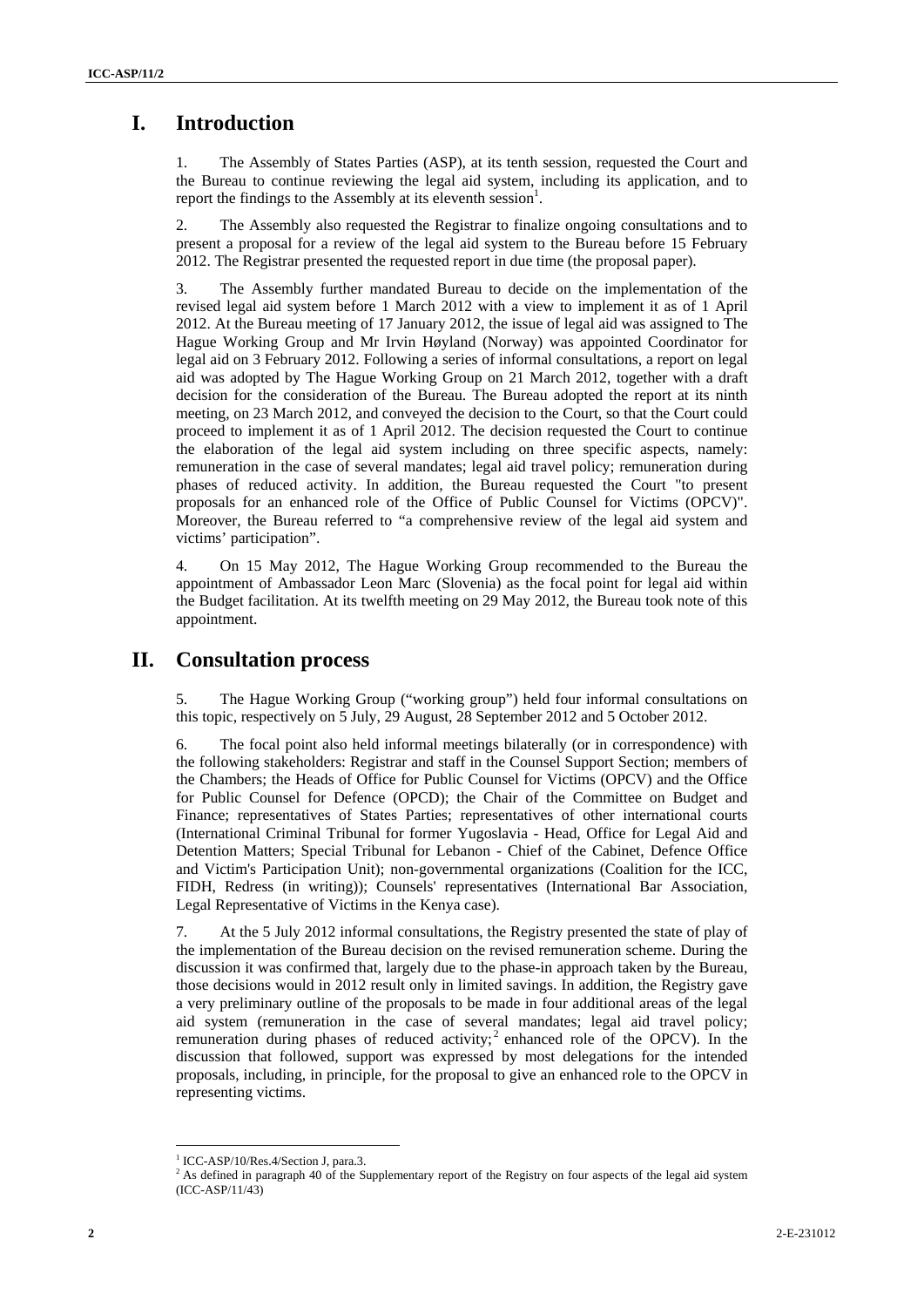8. On 17 August 2012, the Registry circulated its report, entitled "Supplementary Report of the Registry on four aspects of the Court's legal aid system"<sup>3</sup> . This report was also submitted to the Committee on Budget and Finance in advance of its nineteenth session, pursuant to the 23 March 2012 decision of the Bureau.

9. The Supplementary Report was discussed by the working group on 29 August 2012. At this meeting, most of the States Parties expressed support for the proposals in all four areas, though it became evident that the OPCV-related proposals would require further clarification, and that all proposals should be quantified as for their budgetary impact. One delegation and some other stakeholders expressed concerns in particular in regards to the OPCV-related proposals, and requested to be reassured that the proposed changes would not raise any independence or conflict of interest issues.

10. It is to be noted that the Registry has demonstrated a considerable effort in producing the Supplementary Report, and has shown the awareness of the cost issue, as requested by the Assembly and the Bureau. It has engaged in an extensive consultation process with a large number of stakeholders and has been attentive to the founding principles of the legal aid system. The Registry also welcomed the advice offered by the focal point in preparation of the Supplementary Report and its follow-up, and worked closely with the focal point. In addition, the Registry announced the preparation of a single policy document on legal aid, which should increase the transparency of the system.

11. At the informal consultations on 28 September 2012, the working group was presented with two documents by the Registry, namely "Financial implications of the review of the legal aid system of the Court"<sup>4</sup> and "Financial implications of the Court's proposed legal aid system relating to reduced periods of activity and an enhanced role for OPCV". In the discussion that followed, delegations have reiterated their support to the measures proposed on three out of the four areas identified for review, i.e. a) remuneration in the case of several mandates; b) legal aid travel policy (expenses policy); and c) remuneration during phases of reduced activity. However, some delegations expressed concerns with regard to possible consequences of the enhanced role of the OPCV, in particular concerning the accountability of the OPCV officials. The OPCV also noted that the so-called Option 2 of the proposal for the enhanced role of the OPCV could "give[s] rise to both legal and practical impediments"<sup>5</sup>.

12. The Registry produced estimates of the possible savings in the 2013 legal aid budget, should the measures contained in the Supplementary Report be adopted by the Assembly and implemented. The far most prominent item is the estimate for the elimination of the daily subsistence allowance (DSA) payments to counsel and associate counsel for the duration of their stay at the seat of the Court. Proposed savings would amount to approximately  $\epsilon$ 0.9 million. Moreover, the revised remuneration fees (as adopted by the Bureau on 23 March 2012) are expected to present an additional  $\epsilon$  170.000 saving, which would result in the 2013 legal aid budget being below the 2012 level. Although these are only estimates, the Registry's proposals are a step in the right direction in fulfilling the 23 March 2012 Bureau decisions, as well as the mandate set out in the Assembly at its tenth session, in resolution ICC-ASP/10/Res.4.

13. The above estimates do not take account of the proposed changes on multiplemandate policy and reduced activity policy, where informed estimates are much more difficult to make. It is expected that these changes to the legal aid system will bring some additional, though not major savings. Nor do these estimates take into account eventual financial impact of measures proposed with regard to the enhanced role of the OPCV.

14. The Committee on Budget and Finance at its nineteenth session reiterated that the legal aid continues to be one of the major cost drivers. The Committee expressed itself favourably with regard to the proposal to limit the number of counsel's mandate to two and to introduce a reduced fee for the second mandate; with regard to the DSA, and with regard to the payments for the periods of reduced activity. Regarding the issue of the enhanced role of the Office of the Public Council for Victims, it noted potential current obstacles to its implementation, and requested the Registry to provide a supplementary report on this

 $\overline{a}$ 

<sup>3</sup> ICC-ASP/11/43

<sup>4</sup> ICC-ASP/11/43, annex.

<sup>&</sup>lt;sup>5</sup> OPCV paper titled "Paper on the review of the legal aid scheme", 27 September 2012 (CBF19/28PM03).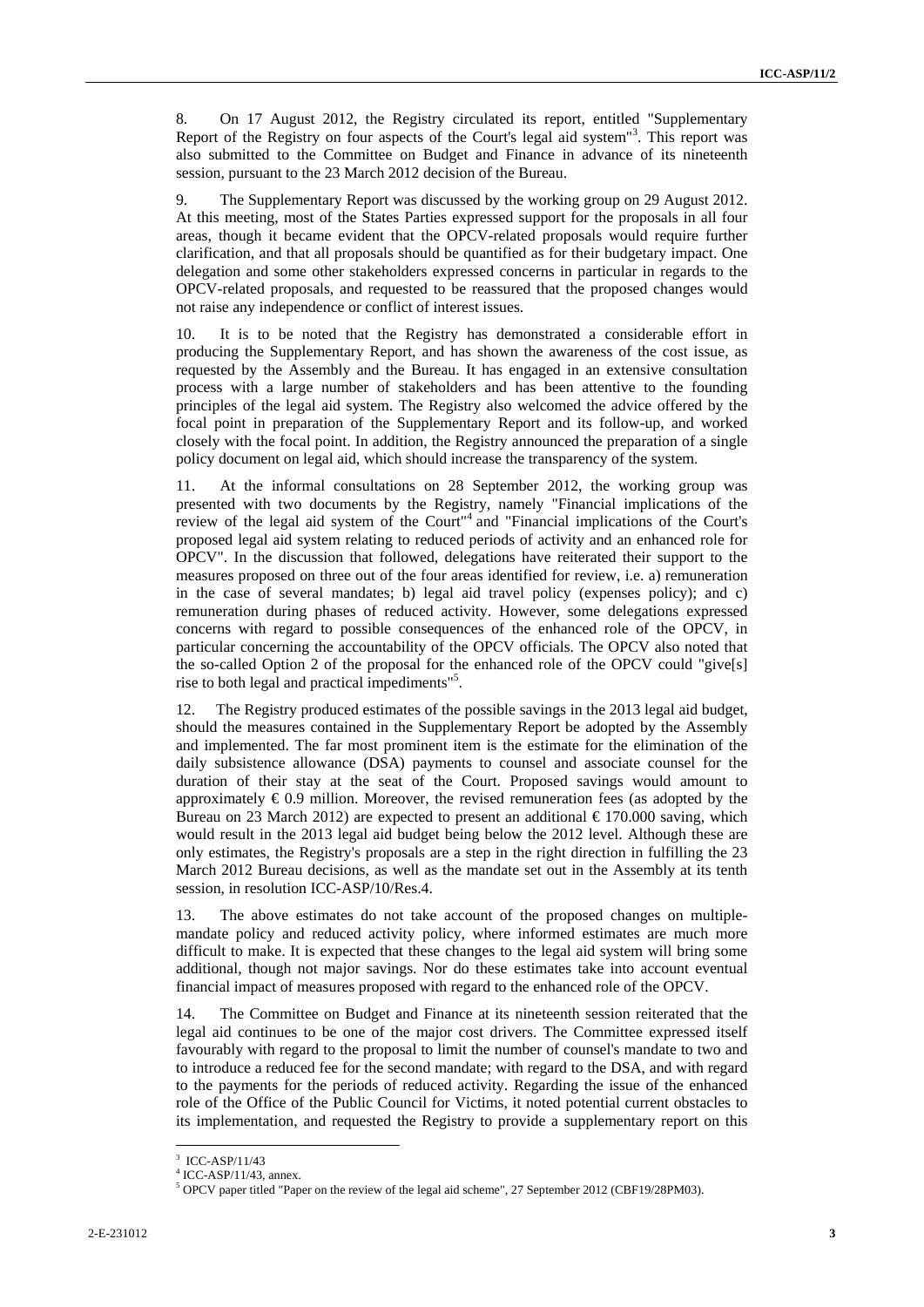issue for the next session of the Committee. Consequently, the Committee recommended that the Assembly adopt the above proposals, and that the amount for the legal aid in the proposed budget be reduced by  $\in$  1.1 million. The Committee further stated that further review of the position and role of the Office of Public Council for the Defence was required.

### **III. Conclusions**

15. The working group welcomes the efforts by the Registry. Specifically, it endorses the proposals on DSA, the multiple-mandate policy and reduced-activity policy, leading to savings in the 2013 legal aid budget, as directed by the Bureau decision and the Assembly in resolution ICC-ASP/10/Res.4. The working group found that there was no legal impediment to the Registry's proposals and they should be implemented immediately, their impact monitored on a regular basis by the Court, and report on the impact quarterly provided to the working group.

16. Proposals concerning the enhanced role of the OPCV could signify an increased use of resources available within the Court itself, i.e. of the OPCV staff, given its considerable institutional know-how and its ability to be effectively appointed with immediate effect. The value of such proposal has already been supported by the current jurisprudence of the Court. Regulation 80(1) of the Regulations of the Court, as recently amended, already provides for the possibility of appointing a counsel from the OPCV. As noted by the OPCV, this Office has been to date appointed legal representative in 65 different instances.

17. It is also to be noted that Trial Chamber II in the case of The Prosecutor v. Germain Katanga and Mathieu Ngudjolo Chui expressed "that although victims are free to choose a legal representative this right is subject to the important practical, financial, infrastructural and logistical constraints faced by the Court"6 and that Trial Chamber IV ruled that "Rule 90 of the Rules does not guarantee to victims an absolute right to be represented by a legal representative of their choosing."

18. Notwithstanding the above, during the informal meetings and consultation process, some States Parties and other stakeholders voiced concerns that the proposed enhanced role of the OPCV could have an impact on the quality of legal representation or on the fairness of the judicial process, or, regarding the OPCV-related measures, that issues of independence, accountability, unnecessary competition, overlap or conflict of interests could arise. A consensus on an enhanced role of the OPCV could not be found at this point in time.

19. It is important to reiterate the fundamental importance of the legal aid system to ensure the fairness of judicial proceedings, and the rights of the defendants and victims to quality legal representation and high degree of professionalism. It should also be noted that any revision of the legal aid system has to uphold and strengthen the founding principles of the legal aid, $8$  including the principle of fair trial, which, as far as adequate resources are concerned, should not be understood as an arithmetic equality of financial and other material means available for the defence and the prosecution, also because of their operational differences.

20. During the informal consultations in the working group, as well as during the bilateral meetings, it became obvious that many legal aid aspects were cross-cutting, some of which being also subject to (other) Hague Working Group facilitations. These aspects are not necessarily budget related. Some delegations also expressed their criticism on what they considered a "piecemeal" approach to the review of the legal aid system. Consequently, it was proposed to mandate The Hague Working Group – in cooperation with the Court, the Committee on Budget and Finance and/or eventual assistance of external experts – with conducting a "comprehensive" review of the legal aid system, elaborating and proposing systemic (structural) changes to the legal aid system, to be, if necessary, adopted at the twelfth session of the Assembly, in line with the March 2012 Bureau decision, which referred to comprehensive review of legal aid. Simultaneously, a single legal aid policy document of the existing legal aid policy (including amendments that may be adopted by

<sup>&</sup>lt;sup>6</sup> "Order on the organisation of common legal representation of victims", ICC-01/04-01/07-1328, 22 July 2009.

<sup>&</sup>lt;sup>7</sup> "Decision on common legal representation" (Trial Chamber IV), No. ICC-02/05-03/09-337, 25 May 2012.

<sup>&</sup>lt;sup>8</sup> ICC-ASP/3/16.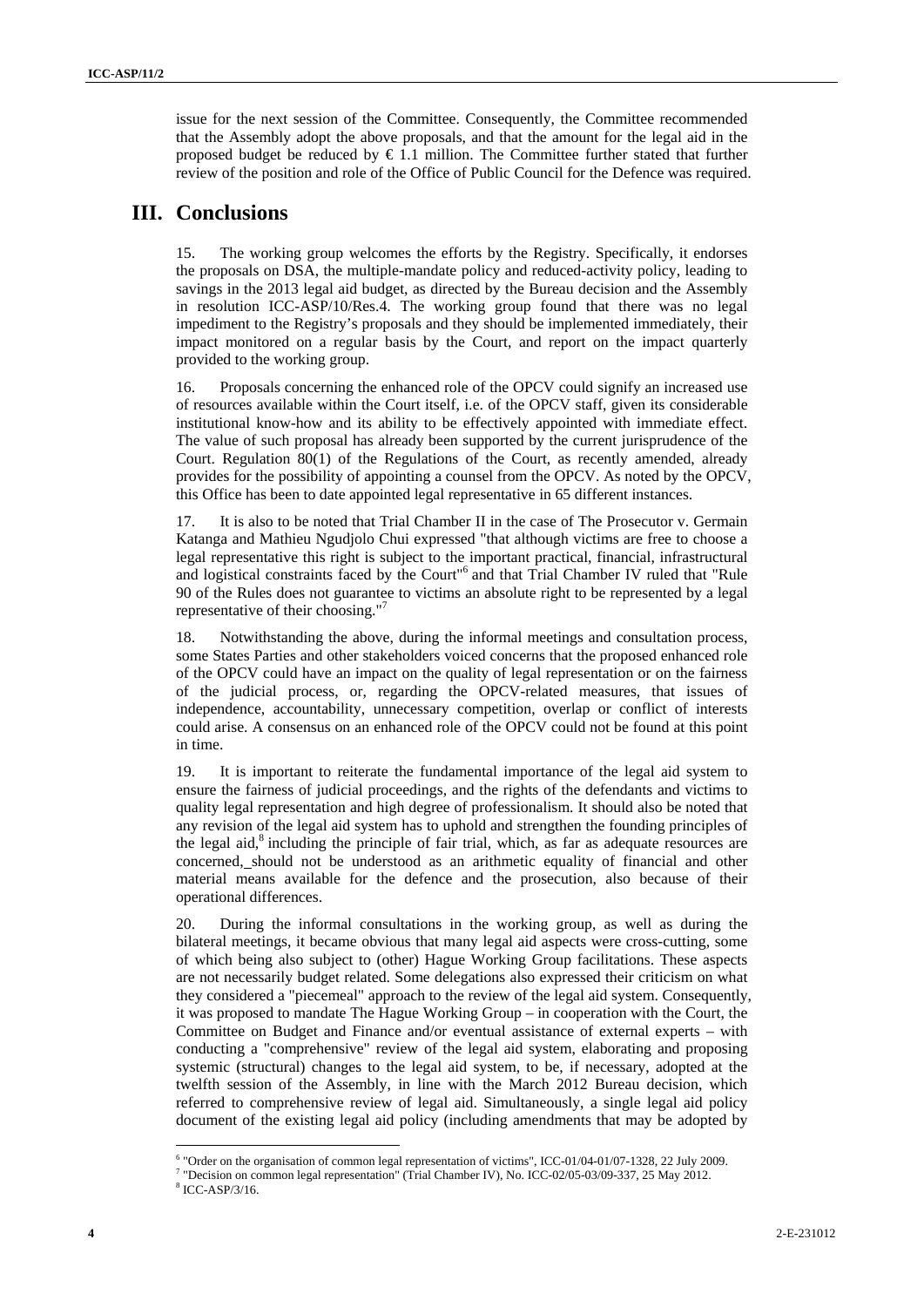the Assembly at its eleventh session), together with a report on a comprehensive review (as detailed out below) should be prepared by the Court as soon as possible to accompany that exercise, and submitted to the Bureau for consideration. The Bureau will thereafter discuss the matter with the view of finalizing proposals to submit to the twelfth session of the Assembly.

21. The main task of such a comprehensive review should be to propose amendments to the legal aid system that would uphold the principles of fair trial, including efficiency, efficacy, and quality and professionalism of legal representation, as well as ensure the financial viability of the scheme.

22. Based on the outcome of the informal consultations held, such comprehensive or systemic review of the legal aid system should, among others, look at the impact of the following issues and aspects, while being cognisant of the respective mandates of other facilitations:

(a) To study whether ways can be found to implement the option of the enhanced role of the OPCV, as indicated in the Supplementary Report and tasked by the Bureau, without legal and practical impediments, and with particular concern towards issues of accountability, independence, conflict of interests and quality of legal representation in general.

(b) Cooperation related aspects:

Ways to enhance cooperation of States Parties (including establishing or reinforcing the role of an appropriate national focal point for cooperation with the Court) with the Court in identifying, freezing and confiscating assets directly or indirectly under the control of suspects, accused and convicted persons, and making them available to cover the expenses of their defence (as well as for other purposes, such as reparation of victims), while ensuring that the Court's requests for cooperation are adequately prepared and appropriately specific.

(c) Trial management related aspects:

(i) Consider ranking cases according to their complexity and awarding lump-sum payments for the legal aid accordingly (thereby ensuring better time and expenditure planning).

(ii) Consider limiting the length of individual trial phases (process deadlines).

(d) Indigence related aspects:

(i) Reducing the indigence threshold.

(ii) Taking into account the assets of family members and associates when determining indigence.

(iii) Consider ways to further strengthening the process of establishing proof of indigence of accused.

(e) Counsel related aspects:

Consider the usefulness and financial implications of establishing an independent performance-monitoring mechanism.

(f) Analyze further the role of the OPCV and the OPCD, with particular focus on quality and professionalism of legal representation, and issues of independence, unnecessary overlap with external counsels, possible conflict of interest, and economy, respectful of the rights of both defendants and victims.